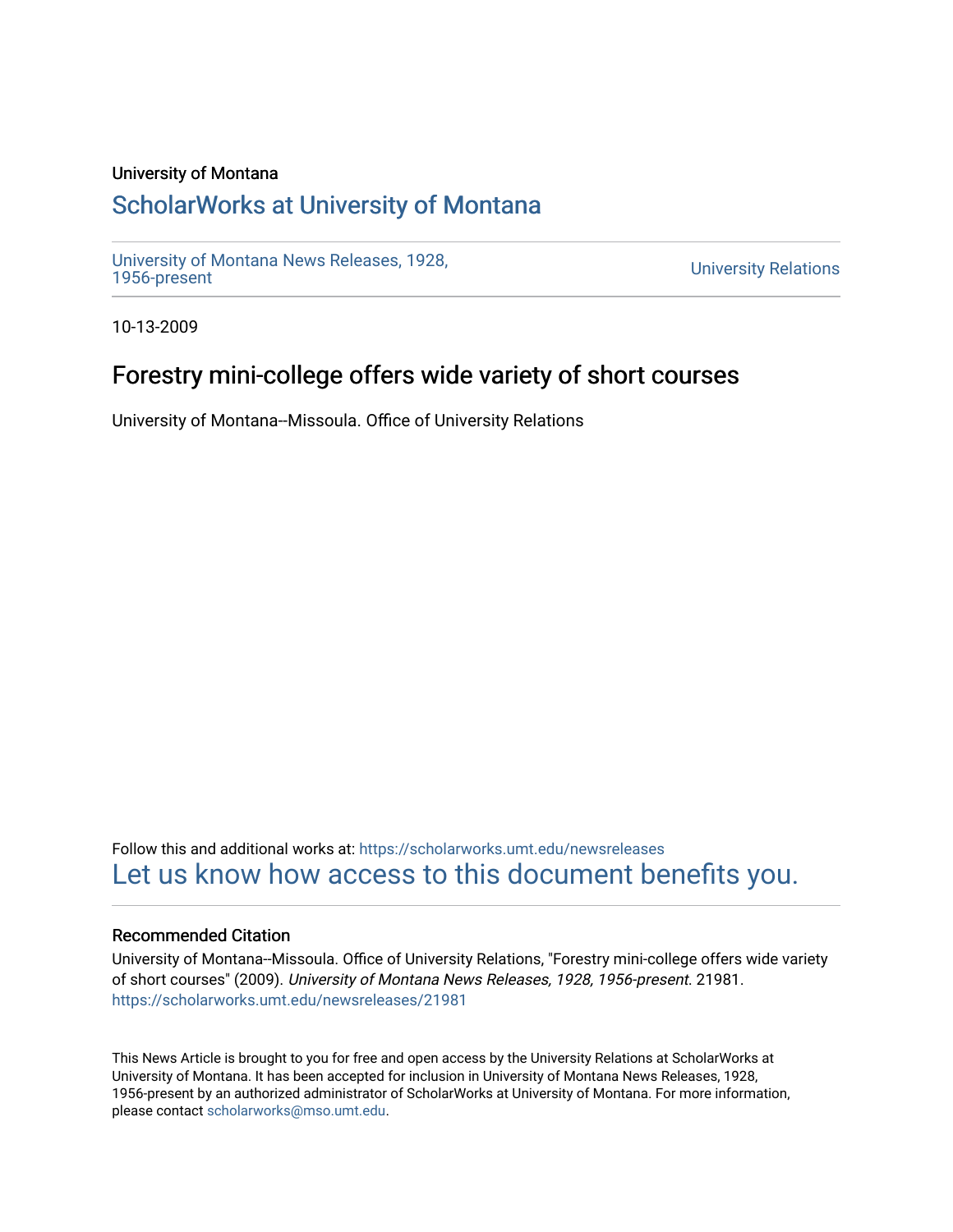

UNIVERSITY RELATIONS • MISSOULA, MT 59812 • 406.243.2522 • FAX: 406.243.4520

### <u>N E W S R E L E A S E</u>

Oct. 13,2009

**Contact:** Martin Twer, MSU Extension Forestry instructor, 406-243-2775, [martin.twer@cfc.umt.edu](mailto:martin.twer@cfc.umt.edu).

#### **FORESTRY MINI-COLLEGE OFFERS WIDE VARIETY OF SHORT COURSES**

#### **MISSOULA—**

Family forest landowners, natural resource professionals and anyone interested in trees and their management will want to attend the annual Forestry Mini-College on Saturday, Nov. 7, at The University of Montana.

The educational event, hosted by Montana State University Extension Forestry, will bring MSU and UM researchers and professionals from natural resource-based agencies and industries to campus to present 12 concurrent sessions that cover a wide variety of forestry-related topics and issues. Check-in begins at 8 a.m. in the Forestry Building, and sessions will be held from 9

a.m. to 5 p.m.

Participants can choose from the following courses:

- Property Right Laws & Issues
- Non-timber Forest Products
- Nutrient Distribution in Forests & Trees
- Estate Planning
- $\blacksquare$  Forest Health Disease
- Forest Health Insects
- Noxious Weed Control in Forests
- Conservation Easements
- Managing Riparian Areas
- Forestry in Germany
- Cash Flow In and Out of Your Forest
- Small Logging Equipment & Log Utilization